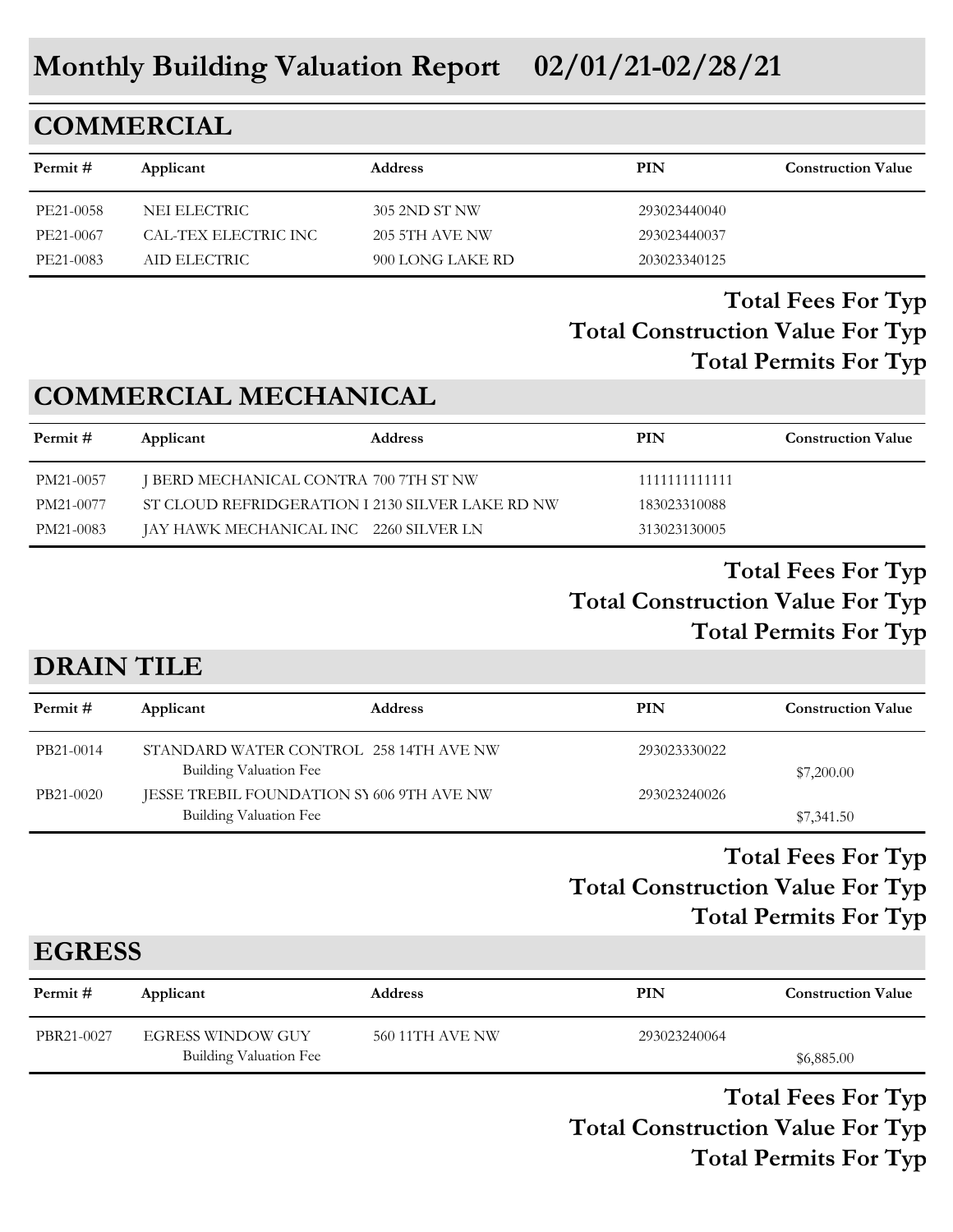## **FIRE SPRINKLER**

| Permit #  | Applicant                                  | <b>Address</b> | PIN          | <b>Construction Value</b> |
|-----------|--------------------------------------------|----------------|--------------|---------------------------|
| PF21-0004 | FIRE SUPPRESSION SERVICES I 665 VILLAGE DR |                | 293023130210 |                           |
| PF21-0005 | FIRE SUPPRESSION SERVICES I 661 VILLAGE DR |                | 293023130211 |                           |

## **Total Construction Value For Typ Total Fees For Typ Total Permits For Typ**

## **IRRIGATION METER**

| Permit #  | Applicant                                | <b>Address</b> | PIN          | <b>Construction Value</b>                                                                  |
|-----------|------------------------------------------|----------------|--------------|--------------------------------------------------------------------------------------------|
| PP21-0045 | COOL AIR MECHANICAL, INC. 835 2ND AVE NW |                | 293023110114 |                                                                                            |
|           |                                          |                |              | $T_{\alpha\alpha}$ $\Gamma_{\alpha\alpha}$ $\Gamma_{\alpha\alpha}$ $\Gamma_{\alpha\alpha}$ |

#### **Total Construction Value For Typ Total Fees For Typ Total Permits For Typ**

# **MECHANICAL**

| Permit#   | Applicant                                      | Address             | <b>PIN</b>   | <b>Construction Value</b> |
|-----------|------------------------------------------------|---------------------|--------------|---------------------------|
| PM21-0049 | KRINKIE HEATING & AIR                          | 2280 26TH AVE NW    | 183023240034 |                           |
| PM21-0050 | CENTERPOINT ENERGY                             | 260 WYNDHAM CIR W   | 303023340019 |                           |
| PM21-0051 | TWIN CITY HEATING AND AIR 2189 MISSISSIPPI CIR |                     | 183023420013 |                           |
| PM21-0052 | ANDERSONS RESIDENTIAL HE 592 23RD AVE NW       |                     | 303023130032 |                           |
| PM21-0053 | AQUARIUS WATER CONDITION 1899 HERITAGE LN      |                     | 303023440070 |                           |
| PM21-0054 | KRINKIE HEATING & AIR                          | 1433 MISSISSIPPI ST | 173023320032 |                           |
| PM21-0055 | <b>IDEAL AIR LLC</b>                           | 1215 POPPYSEED DR   | 173023230038 |                           |
| PM21-0056 | BINDER HEATING AND A/C 3042 12TH ST NW         |                     | 193023320055 |                           |
| PM21-0058 | ST. PAUL PLUMBING AND & HE 2335 SIOUX CT       |                     | 303023420049 |                           |
| PM21-0059 | AIR MECHANICAL                                 | 520 DEVINE DR       | 203023130019 |                           |
| PM21-0060 | BENJAMIN O'ROURKE AND CA 258 14TH AVE NW       |                     | 293023330022 |                           |
| PM21-0061 | LARRY J BURT                                   | 2700 14TH ST NW     | 193023240052 |                           |
| PM21-0062 | FIRESIDE HEARTH AND HOME 1724 TIOGA BLVD       |                     | 303023410069 |                           |
| PM21-0063 | K B SERVICE                                    | 518 QUEENS GATE     | 293023120098 |                           |
| PM21-0065 | BLUE OX HEATING & AIR LLC 78 14TH AVE SW       |                     | 323023220025 |                           |
| PM21-0066 | HOMEWORKS PLUMBING HEA' 2701 16TH TER NW       |                     | 193023210082 |                           |
| PM21-0067 | CONDOR FIREPLACE & STONE 1431 COUNTY ROAD H W  |                     | 173023220015 |                           |
| PM21-0068 | MOBILE HOME IMPROVEMEN'I 881 MOONEY DR         |                     | 1363M18500   |                           |
| PM21-0069 | RESIDENTIAL HEATING & CON 1446 15TH TER NW     |                     | 203023230032 |                           |
| PM21-0070 | FIRESIDE HEARTH AND HOME 2674 FOREST DALE RD   |                     | 303023210030 |                           |
| PM21-0071 | FIRESIDE HEARTH AND HOME 1255 PIKE LAKE DR     |                     | 193023410036 |                           |
| PM21-0072 | MARSH HEATING AND AC                           | 3107 INNSBRUCK DR   | 193023320043 |                           |
| PM21-0073 | THE SNELLING CO                                | 2058 17TH ST NW     | 193023120009 |                           |
| PM21-0074 | PRACTICAL SYSTEMS                              | 3062 BROOKSHIRE LN  | 193023230027 |                           |
| PM21-0075 | HERO PLUMBING HEATING & 691 CONTINENTAL DR     |                     | 323023330040 |                           |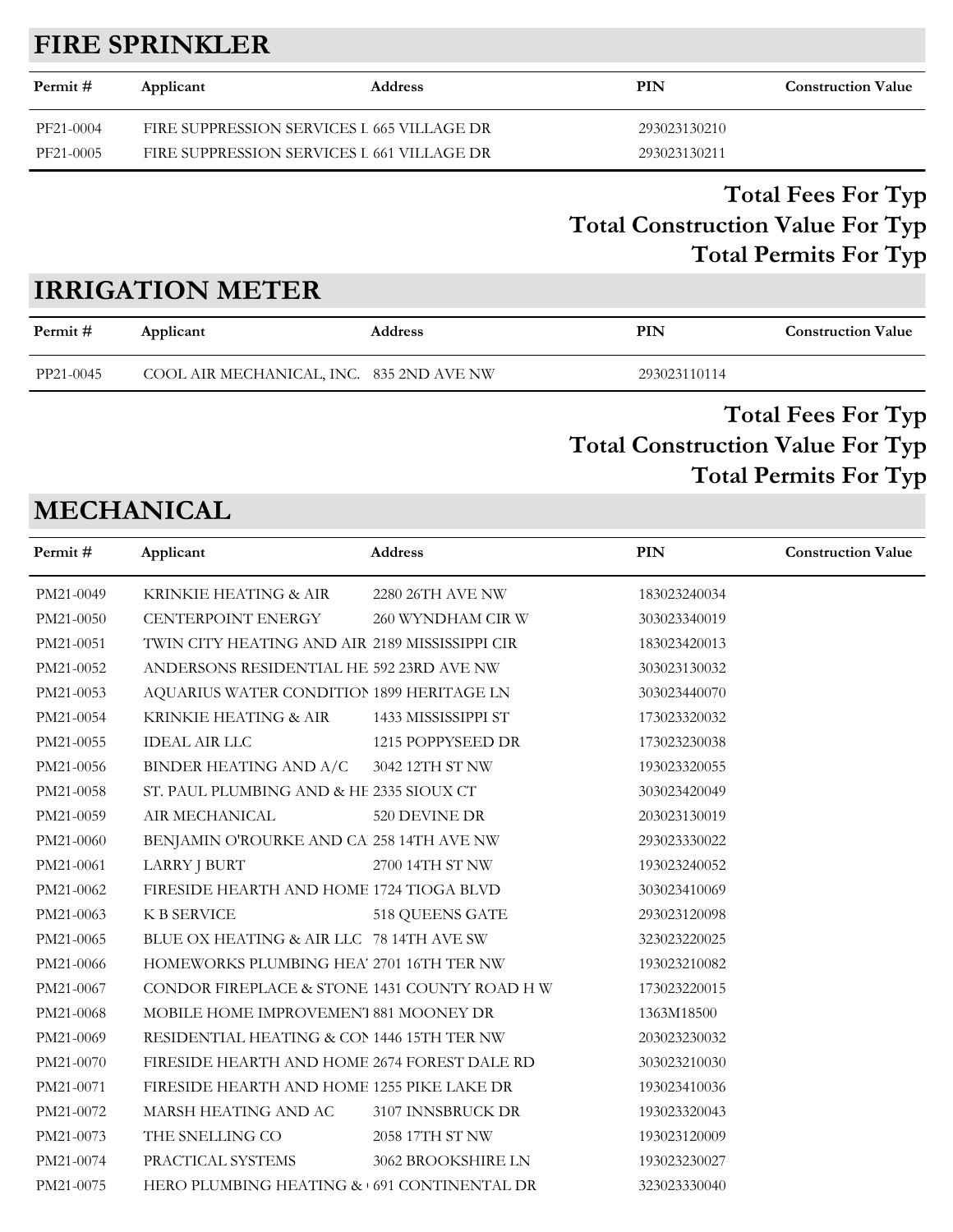| PM21-0076 | HOME ENERGY CENTER                            | 754 TORCHWOOD CIR | 303023220035 |
|-----------|-----------------------------------------------|-------------------|--------------|
| PM21-0078 | BLUE OX HEATING & AIR LLC 676 REDWOOD LN      |                   | 303023240017 |
| PM21-0079 | SUPERIOR HEATING, AC & ELE 2339 THORNDALE AVE |                   | 183023130008 |
| PM21-0080 | PRONTO HEATING AND AIR 871 PATTON RD          |                   | 303023110003 |
| PM21-0081 | BOYS AIRTECH HEATING, COC 2612 INNSBRUCK TRL  |                   | 193023310098 |
| PM21-0082 | MAJESTIC CUSTOM ELECTRIC I 2258 THORNDALE AVE |                   | 183023130022 |
| PM21-0084 | G & H HEATING                                 | 1020 2ND ST NW    | 293023340035 |
|           |                                               |                   |              |

| Permit#    | Applicant                                                                  | <b>Address</b>         | PIN          | <b>Construction Value</b> |
|------------|----------------------------------------------------------------------------|------------------------|--------------|---------------------------|
| PBR21-0013 | TONY FOX CONSTRUCTION<br>Building Valuation Fee                            | 460 14TH ST NW         | 203023140026 | \$15,000.00               |
| PBR21-0015 | <b>AARON NUTTER</b><br>Building Valuation Fee                              | 1451 BROOKSHIRE CT     | 193023230032 | \$20,000.00               |
| PBR21-0018 | <b>BEDFORD STREET BUILDERS</b><br>Building Valuation Fee                   | <b>466 11TH AVE NW</b> | 293023310034 | \$20,140.00               |
| PBR21-0019 | UNLIMITED SERVICES INC<br>Building Valuation Fee                           | <b>660 10TH AVE NW</b> | 293023240036 | \$4,000.00                |
| PBR21-0024 | TWO RIVERS REMODELING LL 2095 LONGVIEW DR<br><b>Building Valuation Fee</b> |                        | 183023130007 | \$19,000.00               |
| PBR21-0025 | RASCHER AND CO LLC<br>Building Valuation Fee                               | 3042 12TH ST NW        | 193023320055 | \$8,000.00                |
| PBR21-0026 | CATHEDRAL BUILDERS LLC<br>Building Valuation Fee                           | 704 FOREST DALE RD     | 303023220027 | \$100,000.00              |
| PBR21-0028 | DETOMASO CONSTRUCTION<br>Building Valuation Fee                            | 2466 LONGVIEW DR       | 183023120036 |                           |
| PBR21-0030 | <b>JOSEPH LEWIS</b><br><b>Building Valuation Fee</b>                       | 730 6TH AVE NW         | 293023120065 | \$13,000.00               |
|            |                                                                            |                        |              | \$1,800.00                |

## **Total Construction Value For Typ Total Fees For Typ Total Permits For Typ**

## **MISCELLANEOUS**

| Permit#   | Applicant | <b>Address</b>                         | <b>PIN</b>                              | <b>Construction Value</b>    |
|-----------|-----------|----------------------------------------|-----------------------------------------|------------------------------|
| PP21-0037 |           | J BERD MECHANICAL CONTRA 700 7TH ST NW | 1111111111111                           |                              |
|           |           |                                        |                                         | <b>Total Fees For Typ</b>    |
|           |           |                                        | <b>Total Construction Value For Typ</b> | <b>Total Permits For Typ</b> |
| OFP       |           |                                        |                                         |                              |

**MISC**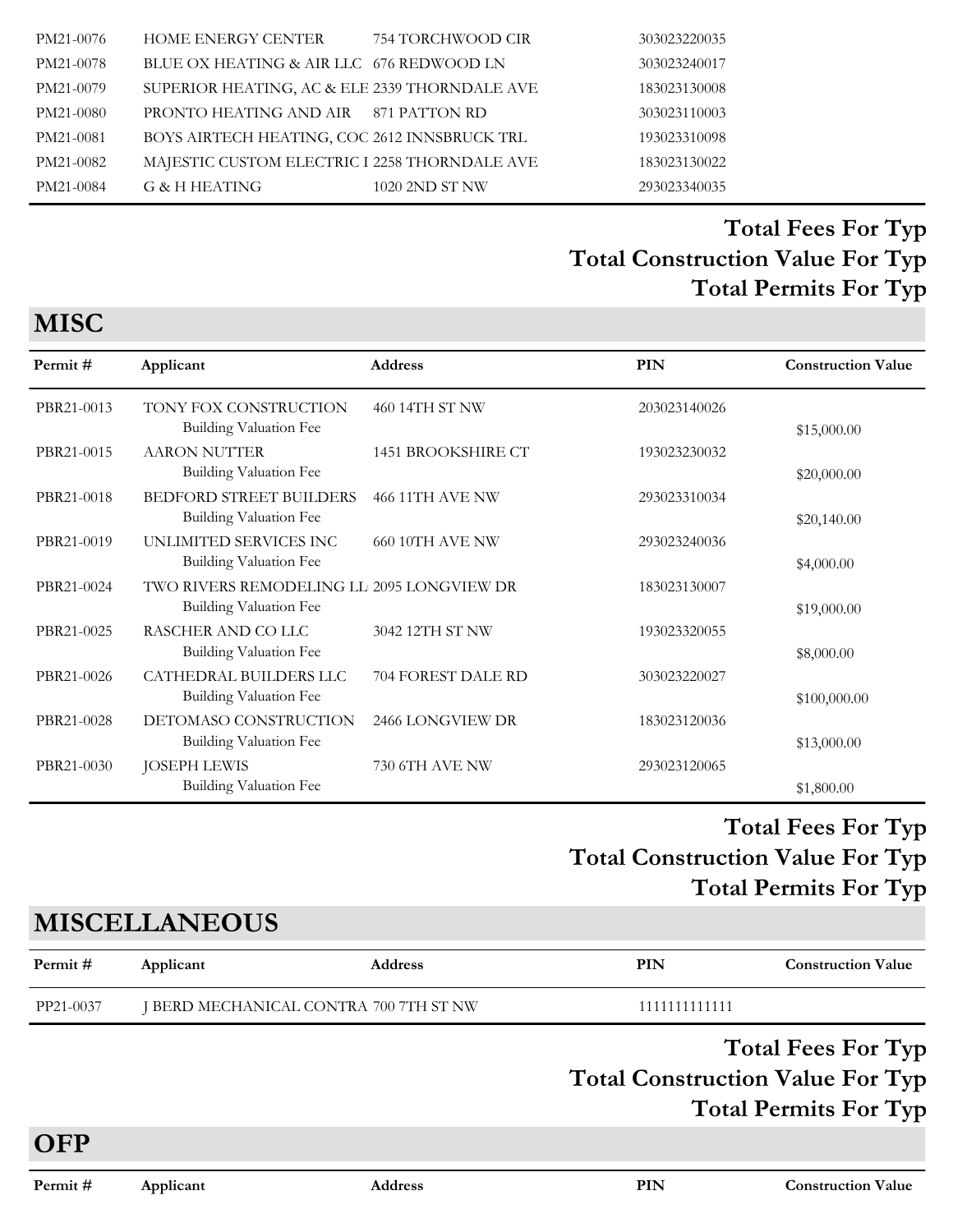|                      | POFP21-0004 ADAM T GUCK HAYLEY E RET. 728 FOREST DALE RD |                  | 303023220024  |
|----------------------|----------------------------------------------------------|------------------|---------------|
|                      | POFP21-0005 WM C BECKER                                  | 2459 VIOLET CT   | 183023420045  |
| POFP21-0006 DOMINIUM |                                                          | 617 8TH AVE NW   | 1111111111111 |
|                      | POFP21-0007 IEFFREY W GLOEGE                             | 2302 RAINBOW AVE | 183023140064  |

# **PLUMBING**

| Permit#   | Applicant                                 | Address                | <b>PIN</b>   | <b>Construction Value</b> |
|-----------|-------------------------------------------|------------------------|--------------|---------------------------|
| PP21-0034 | ROCKSOLID PLUMBING                        | <b>600 3RD AVE NW</b>  | 293023140042 |                           |
| PP21-0036 | PIPERIGHT PLUMBING                        | 466 11TH AVE NW        | 293023310034 |                           |
| PP21-0039 | <b>BUDGET PLUMBING CORP</b>               | <b>188 15TH AVE NW</b> | 293023330057 |                           |
| PP21-0040 | EAGLE RIDGE PLUMBING LLC 1820 SKY HIGH DR |                        | 313023140006 |                           |
| PP21-0042 | Z'S PLUMBING LLC                          | 1476 18TH AVE NW       | 193023140081 |                           |
| PP21-0044 | PIPERIGHT PLUMBING                        | 3042 12TH ST NW        | 193023320055 |                           |
| PP21-0046 | ABEL PLUMBING INC                         | 346 3RD AVE SE         | 333023230131 |                           |
| PP21-0047 | MN PLUMBING PRO                           | 704 FOREST DALE RD     | 303023220027 |                           |
| PP21-0052 | PIPERIGHT PLUMBING                        | <b>660 10TH AVE NW</b> | 293023240036 |                           |
| PP21-0055 | A JOHNSON PLUMBING                        | 3062 BROOKSHIRE LN     | 193023230027 |                           |

## **Total Construction Value For Typ Total Fees For Typ Total Permits For Typ**

## **RESIDENTIAL**

| Permit#   | Applicant                                  | Address                | PIN          | <b>Construction Value</b> |
|-----------|--------------------------------------------|------------------------|--------------|---------------------------|
| PE20-0562 | ACCREDITED ELECTRICAL SOI 346 3RD AVE SE   |                        | 333023230131 |                           |
| PE21-0019 | LARRY J BURT                               | 2700 14TH ST NW        | 193023240052 |                           |
| PE21-0043 | SPARK ELECTRIC                             | <b>560 12TH AVE NW</b> | 293023230027 |                           |
| PE21-0045 | <b>WATTS ELECTRIC</b>                      | 66 13TH AVE SW         | 323023220044 |                           |
| PE21-0046 | <b>SPARK ELECTRIC</b>                      | 1875 TIOGA BLVD        | 303023410082 |                           |
| PE21-0047 | <b>SPARK ELECTRIC</b>                      | 1946 13TH ST NW        | 193023410093 |                           |
| PE21-0048 | CENTERPOINT ENERGY                         | 260 WYNDHAM CIR W      | 303023340019 |                           |
| PE21-0049 | MORRISONS ELECTRIC INC                     | 194 WINDSOR CT         | 313023130109 |                           |
| PE21-0050 | <b>SPARK ELECTRIC</b>                      | 416 16TH AVE NW        | 303023410105 |                           |
| PE21-0051 | WEAVER ELECTRICAL                          | 58 WINDSOR CT          | 313023120087 |                           |
| PE21-0052 | THE ELECTRICAL CONNECTIO 627 11TH AVE NW   |                        | 293023240144 |                           |
| PE21-0053 | PRIDE ELECTRIC INC                         | 3062 BROOKSHIRE LN     | 193023230027 |                           |
| PE21-0054 | AME ELECTRIC INC                           | 151 OAKWOOD DR         | 313023110019 |                           |
| PE21-0055 | ELECTRIC FIRE AND SECURITY 1327 10TH ST NW |                        | 293023220001 |                           |
| PE21-0056 | ELECTRIC FIRE AND SECURITY 1345 10TH ST NW |                        | 293023220001 |                           |
| PE21-0057 | ELECTRIC FIRE AND SECURITY 1237 10TH ST NW |                        | 293023220001 |                           |
| PE21-0059 | PRIDE ELECTRIC INC                         | 3042 12TH ST NW        | 193023320055 |                           |
|           |                                            |                        |              |                           |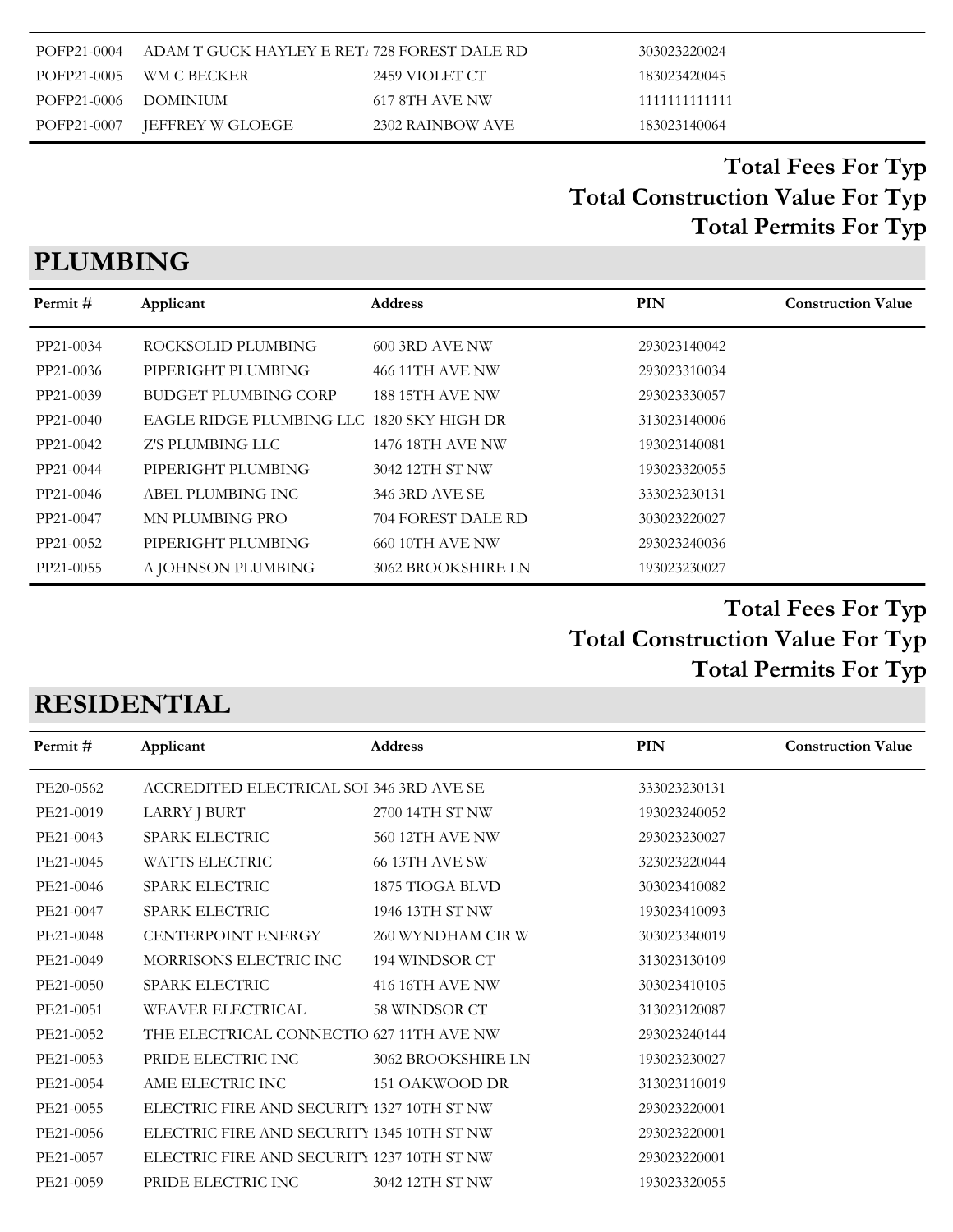| PE21-0060 | ELECTRIC FIRE AND SECURITY 1363 10TH ST NW |                        | 293023220001 |
|-----------|--------------------------------------------|------------------------|--------------|
| PE21-0061 | ELECTRIC FIRE AND SECURITY 1273 10TH ST NW |                        | 293023220001 |
| PE21-0062 | JM ELECTRIC                                | 520 DEVINE DR          | 203023130019 |
| PE21-0063 | BENJAMIN O'ROURKE AND CA 258 14TH AVE NW   |                        | 293023330022 |
| PE21-0064 | SUBURBAN ELECTRIC                          | 117 WINDSOR LN         | 313023120036 |
| PE21-0065 | EARLYBIRD ELECTRIC                         | 787 2ND AVE NW         | 293023110084 |
| PE21-0066 | POWERHOUSE ELECTRIC                        | 2335 SIOUX CT          | 303023420049 |
| PE21-0068 | WALLRAFF ELECTRIC CO                       | 460 14TH ST NW         | 203023140026 |
| PE21-0070 | RANDY'S ELECTRIC                           | 1923 3RD ST NW         | 303023440105 |
| PE21-0071 | ST JOSEPH ELECTRIC INC                     | 1446 15TH TER NW       | 203023230032 |
| PE21-0074 | EDISON ELECTRIC LLC                        | 272 2ND AVE SE         | 333023230071 |
| PE21-0075 | TOMMYS ELECTRIC                            | 871 PATTON RD          | 303023110003 |
| PE21-0076 | NORDEAST ELECTRIC INC                      | 104 14TH AVE NW        | 293023330034 |
| PE21-0077 | J & K Electrical                           | 754 TORCHWOOD CIR      | 303023220035 |
| PE21-0078 | SUBURBAN ELECTRIC                          | 548 QUEENS GATE        | 293023120101 |
| PE21-0079 | ATLANTIC ELECTRIC LLC                      | 1973 SIOUX BLVD        | 303023410057 |
| PE21-0080 | MOHS ELECTRIC                              | <b>660 10TH AVE NW</b> | 293023240036 |
| PE21-0081 | ELECTRIC FIRE AND SECURITY 2050 14TH ST NW |                        | 193023130302 |
| PE21-0082 | NORSKE ELECTRIC INC                        | 704 FOREST DALE RD     | 303023220027 |
|           |                                            |                        |              |

#### **ROOFING**

| Permit #  | Applicant                                                           | <b>Address</b> | PIN          | <b>Construction Value</b> |
|-----------|---------------------------------------------------------------------|----------------|--------------|---------------------------|
| PB21-0026 | RICKS ROOFING AND SIDING 1454 17TH AVE NW<br>Building Valuation Fee |                | 193023140097 | \$10,300.00               |
|           |                                                                     |                |              | <b>Total Fees For Typ</b> |

# **Total Construction Value For Typ Total Permits For Typ**

# **SAINT ANTHONY**

| Permit#    | Applicant            | <b>Address</b>         | PIN           | <b>Construction Value</b> |
|------------|----------------------|------------------------|---------------|---------------------------|
| PSA21-0006 | CITY OF NEW BRIGHTON | <b>SA REVIEWS 2021</b> | 9999999999999 |                           |
| PSA21-0009 | CITY OF NEW BRIGHTON | <b>SA REVIEWS 2021</b> | 9999999999999 |                           |
| PSA21-0010 | CITY OF NEW BRIGHTON | <b>SA REVIEWS 2021</b> | 9999999999999 |                           |
| PSA21-0011 | CITY OF NEW BRIGHTON | <b>SA REVIEWS 2021</b> | 9999999999999 |                           |
| PSA21-0012 | CITY OF NEW BRIGHTON | <b>SA REVIEWS 2021</b> | 9999999999999 |                           |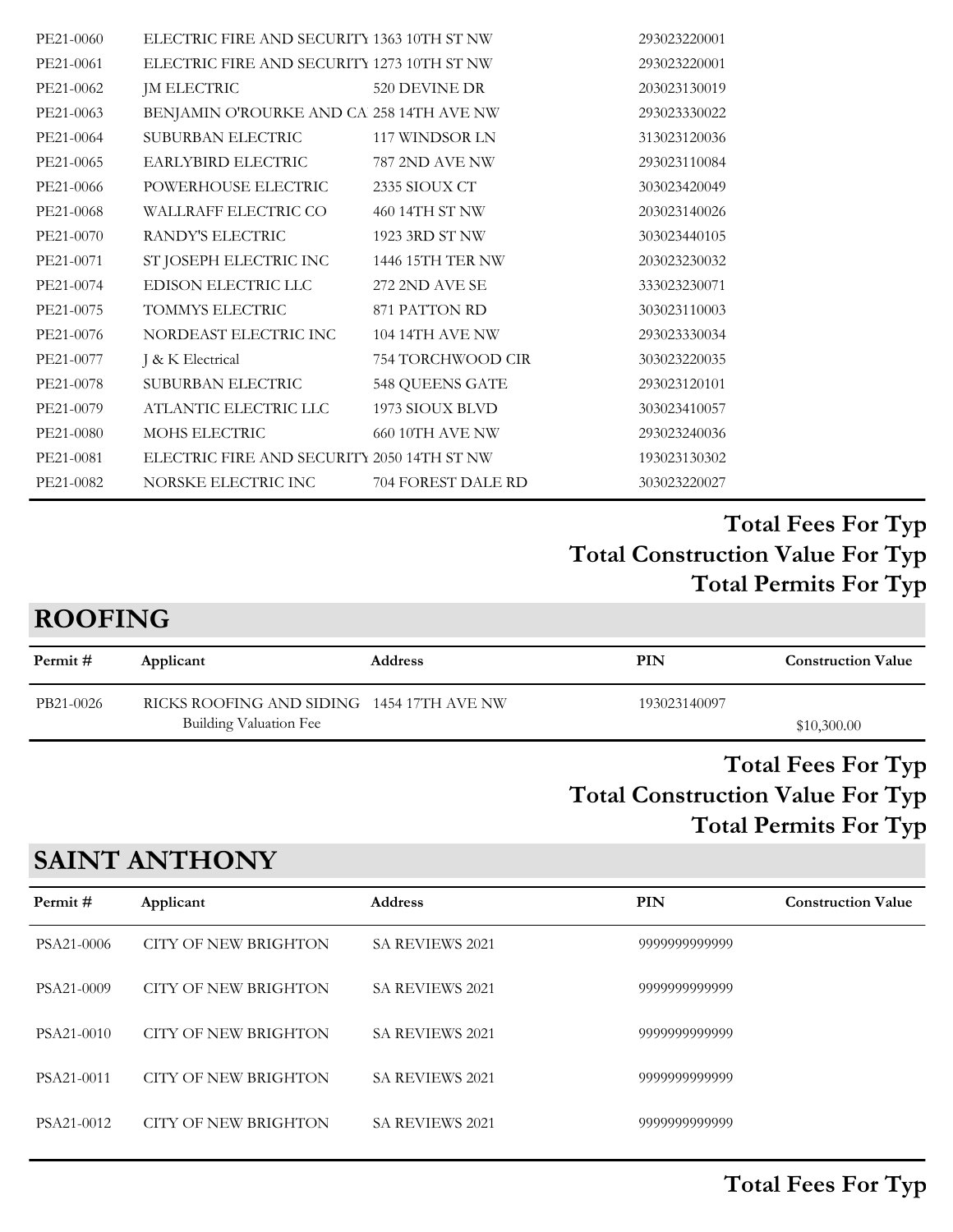#### **Total Construction Value For Typ Total Permits For Typ**

## **SEWER & WATER**

| Permit #   | Applicant | <b>Address</b>                            | PIN          | <b>Construction Value</b> |
|------------|-----------|-------------------------------------------|--------------|---------------------------|
| PSW21-0003 |           | CICHYS WATER AND SEWER SE 1151 10TH ST NW | 293023210033 |                           |
| PSW21-0004 |           | MARVEL SEWER AND DRAIN L'115 16TH AVE SW  | 323023220017 |                           |

#### **Total Construction Value For Typ Total Fees For Typ Total Permits For Typ**

## **SIDING**

| Permit #  | Applicant              | <b>Address</b>   | PIN          | <b>Construction Value</b> |
|-----------|------------------------|------------------|--------------|---------------------------|
| PB21-0033 | CUSTOM REMODELERS INC  | 1874 LONGVIEW DR | 183023140038 |                           |
|           | Building Valuation Fee |                  |              | \$18,979.00               |

#### **Total Construction Value For Typ Total Fees For Typ Total Permits For Typ**

## **SIGN PERMANENT**

| Permit#      | Applicant                                     | <b>Address</b>       | PIN                                     | <b>Construction Value</b>                                 |
|--------------|-----------------------------------------------|----------------------|-----------------------------------------|-----------------------------------------------------------|
| PSIGN21-0001 | SPECTRUM SIGN SYSTEMS INC 550 COUNTY ROAD D W |                      | 323023430013                            |                                                           |
|              |                                               |                      | <b>Total Construction Value For Typ</b> | <b>Total Fees For Typ</b><br><b>Total Permits For Typ</b> |
| <b>SOLAR</b> |                                               |                      |                                         |                                                           |
| Permit#      | Applicant                                     | Address              | PIN                                     | <b>Construction Value</b>                                 |
| PBR21-0012   | ALL ENERGY SOLAR                              | 478 12TH AVE NW      | 293023320002                            |                                                           |
|              |                                               |                      | <b>Total Construction Value For Typ</b> | <b>Total Fees For Typ</b><br><b>Total Permits For Typ</b> |
| <b>TANK</b>  |                                               |                      |                                         |                                                           |
| Permit#      | Applicant                                     | Address              | <b>PIN</b>                              | <b>Construction Value</b>                                 |
| PB21-0009    | DEAN'S TANK INC.                              | 175 OLD HIGHWAY 8 SW | 323023120026                            |                                                           |

#### **Total Construction Value For Typ Total Fees For Typ**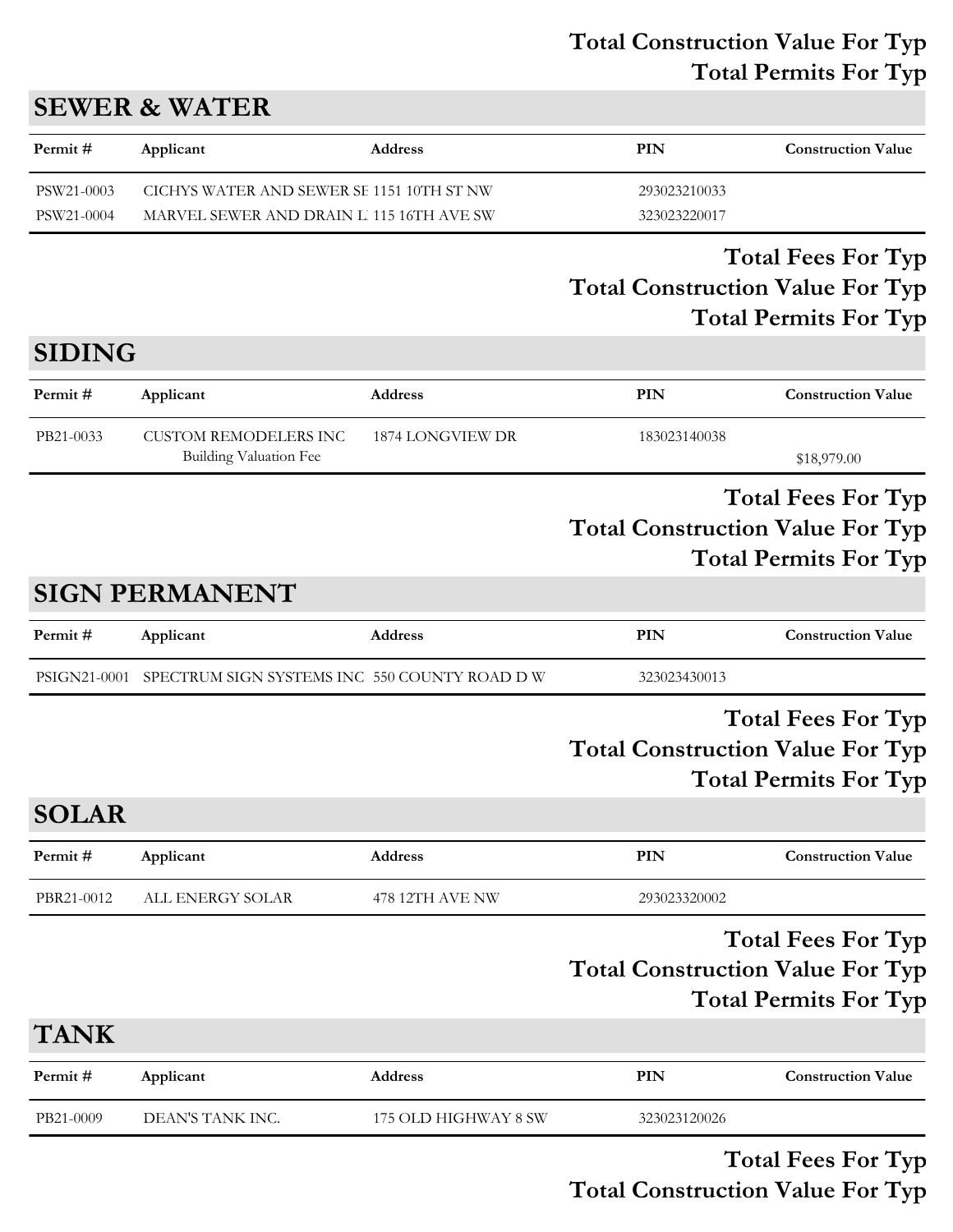#### **Total Permits For Typ**

## **WATER HEATER**

| Permit#   | Applicant                                     | <b>Address</b>       | <b>PIN</b>   | <b>Construction Value</b> |
|-----------|-----------------------------------------------|----------------------|--------------|---------------------------|
| PP21-0035 | TERRY OVERACKER PLUMBIN(2439 WALNUT AVE       |                      | 183023230069 |                           |
| PP21-0038 | DEANS PROFESSIONAL PLUMB 1575 17TH ST NW      |                      | 203023220011 |                           |
| PP21-0041 | <b>CHAMPION PLUMBING</b>                      | 1731 5TH ST NW       | 303023410006 |                           |
| PP21-0043 | K B SERVICE                                   | 518 QUEENS GATE      | 293023120098 |                           |
| PP21-0048 | LARSON PLUMBING AND HEA' 775 4TH AVE NW       |                      | 293023110085 |                           |
| PP21-0049 | LARSON PLUMBING AND HEAT 775 4TH AVE NW       |                      | 293023110085 |                           |
| PP21-0051 | CHAMPION PLUMBING                             | 1969 STINSON BLVD    | 183023330030 |                           |
| PP21-0053 | WATER HEATERS NOW INC                         | -1233 PECKS WOODS DR | 193023330140 |                           |
| PP21-0054 | METRO HEATING & COOLING 3217 PECKS WOODS TURN |                      | 193023330115 |                           |
|           |                                               |                      |              |                           |

## **Total Construction Value For Typ Total Fees For Typ Total Permits For Typ**

## **WINDOWS/DOORS**

| Permit#   | Applicant                                                                 | <b>Address</b>    | <b>PIN</b>   | <b>Construction Value</b> |
|-----------|---------------------------------------------------------------------------|-------------------|--------------|---------------------------|
| PB21-0013 | RENEWAL BY ANDERSEN LLC 388 16TH AVE NW<br>Building Valuation Fee         |                   | 303023410103 | \$25,382.00               |
| PB21-0015 | NEW WINDOWS FOR AMERICA 648 2ND AVE NW<br><b>Building Valuation Fee</b>   |                   | 293023140020 | \$7,150.00                |
| PB21-0016 | NEW WINDOWS FOR AMERICA 1629 18TH AVE NW<br><b>Building Valuation Fee</b> |                   | 193023110090 | \$1,800.00                |
| PB21-0017 | NEW WINDOWS FOR AMERICA 1701 1ST ST SW<br><b>Building Valuation Fee</b>   |                   | 313023110020 | \$650.00                  |
| PB21-0018 | ELYSIAN CONSTRUCTION<br><b>Building Valuation Fee</b>                     | 1402 19TH AVE NW  | 193023140070 | \$1,200.00                |
| PB21-0019 | HOME DEPOT USA INC<br>Building Valuation Fee                              | 209 17TH AVE NW   | 303023440022 | \$10,089.00               |
| PB21-0021 | RENEWAL BY ANDERSEN LLC 3203 INNSBRUCK DR<br>Building Valuation Fee       |                   | 193023320046 | \$19,444.00               |
| PB21-0022 | RENEWAL BY ANDERSEN LLC 143 WINDSOR CT<br>Building Valuation Fee          |                   | 313023120117 | \$28,733.00               |
| PB21-0023 | RENEWAL BY ANDERSEN LLC 287 WINDSOR LN<br>Building Valuation Fee          |                   | 313023130060 | \$6,696.00                |
| PB21-0024 | MINNESOTA EXTERIORS INC<br><b>Building Valuation Fee</b>                  | 1307 POPPYSEED DR | 173023230041 | \$3,969.00                |
| PB21-0027 | NEW WINDOWS FOR AMERICA 2230 BRITTANY CT<br>Building Valuation Fee        |                   | 173023230066 | \$2,000.00                |
| PB21-0028 | NEW WINDOWS FOR AMERICA 1719 20TH AVE NW<br><b>Building Valuation Fee</b> |                   | 193023110056 | \$3,300.00                |
| PB21-0029 | NEW WINDOWS FOR AMERICA 236 WINDSOR LN<br><b>Building Valuation Fee</b>   |                   | 313023130027 | \$4,400.00                |
| PB21-0030 | APEX ENERGY SOLUTIONS<br><b>Building Valuation Fee</b>                    | 1424 18TH AVE NW  | 193023140083 | \$17,347.00               |